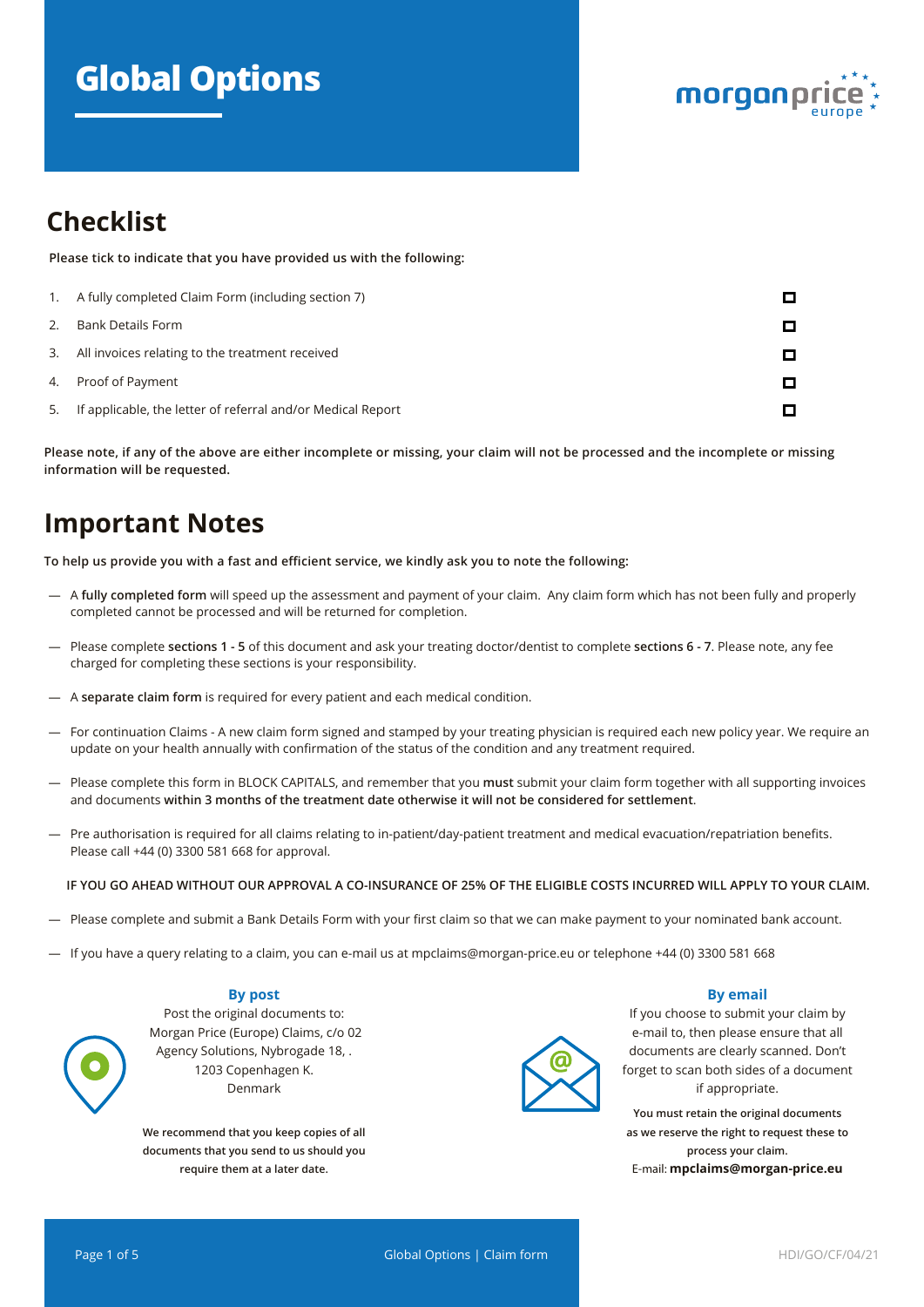

### **1 Claim details**

| Is this a new claim?<br>Is this a continuation of a previous claim with Morgan Price? |     |         |       | Yes<br>Claim No.      | No. |  |
|---------------------------------------------------------------------------------------|-----|---------|-------|-----------------------|-----|--|
| If yes, please provide a claim number if you have one                                 |     |         |       |                       |     |  |
| Is this a claim for which you have obtained pre-authorisation?                        | Yes | No      |       | Pre-authorisation No. |     |  |
| $\overline{2}$<br><b>Policyholders details</b>                                        |     |         |       |                       |     |  |
| Name of Company Scheme                                                                |     |         |       |                       |     |  |
| Policy number                                                                         |     |         |       |                       |     |  |
| Title<br>Forename(s)                                                                  |     | Surname |       |                       |     |  |
| Correspondence address                                                                |     |         |       | Post/Zip code         |     |  |
| Phone<br>Mob                                                                          | Fax |         | Email |                       |     |  |
|                                                                                       |     |         |       |                       |     |  |

### **3 Patient details**

| Title<br>Forename(s)<br>Surname                                                                    |      |    |  |
|----------------------------------------------------------------------------------------------------|------|----|--|
| Date of birth                                                                                      |      |    |  |
| Is this claim related to an accident?                                                              | Yes  | No |  |
| Is a claim to be made against a third party?                                                       | Yes  | No |  |
| If yes, please give details:                                                                       |      |    |  |
|                                                                                                    |      |    |  |
| Are the expenses recoverable either in whole or in part from any other source or insurance policy? | Yes. | No |  |
| If yes, please give details:                                                                       |      |    |  |

### **4 Claim information**

| <b>a.</b> Please state the nature of the illness/symptoms: |  |
|------------------------------------------------------------|--|
|                                                            |  |
| <b>b.</b> When did the symptoms first occur?:              |  |

**c.** Have you ever received treatment (including over the counter medication) for this condition or any related condition before this episode?

Yes  $\bigcirc$  No  $\bigcirc$  If yes, please provide details below: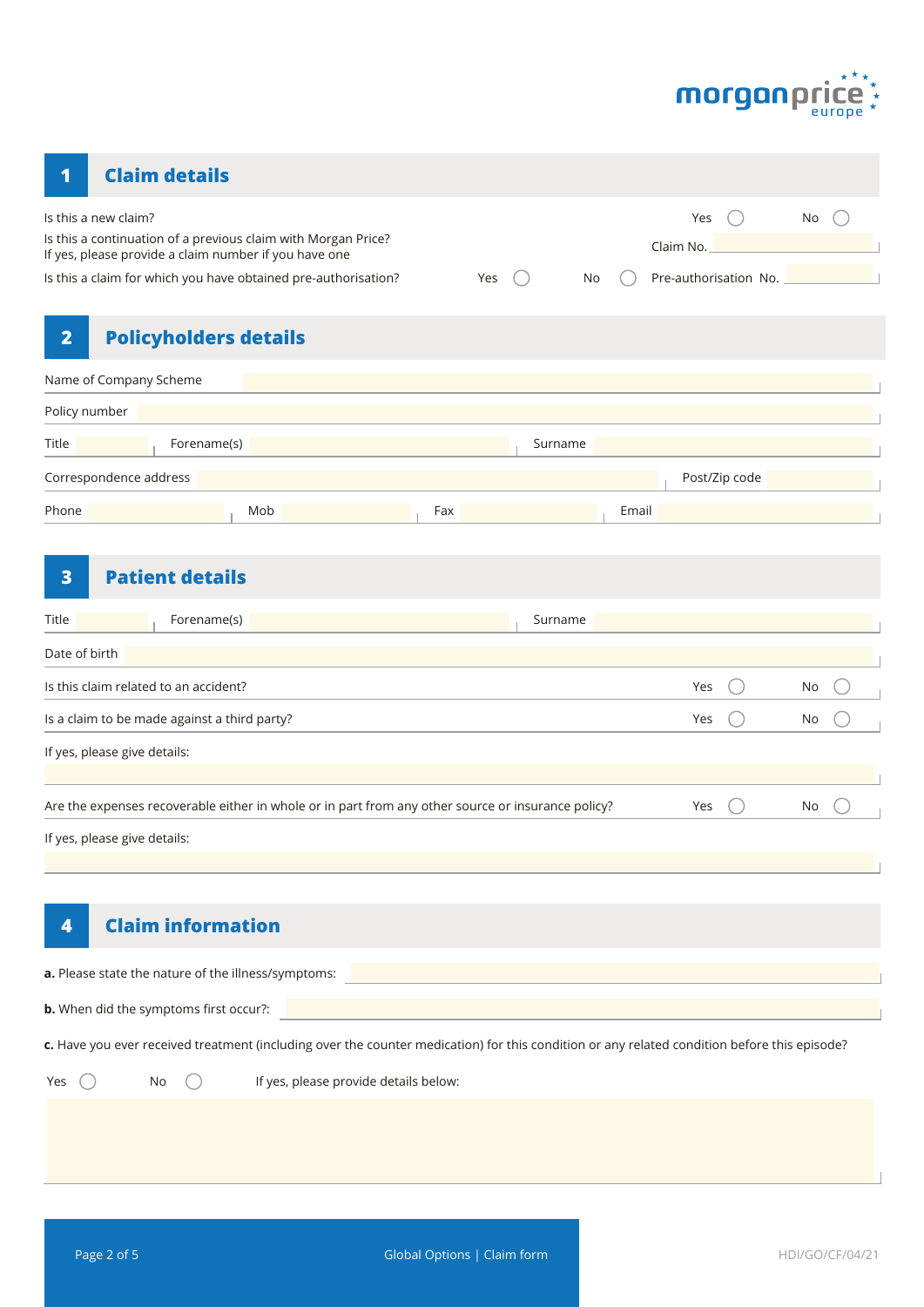

### **4 Claim information** — continued

**d.** Please list below the invoices you are submitting for reimbursement (Please note, if any of the invoices you submit are unclear, these will be sent back to you):

| Date of treatment | Expenses for which reimbursement<br>is required | State the currency<br>and amount paid | To whom should we<br>make settlement* | Currency of<br>accounts |
|-------------------|-------------------------------------------------|---------------------------------------|---------------------------------------|-------------------------|
|                   |                                                 |                                       |                                       |                         |
|                   |                                                 |                                       |                                       |                         |
|                   |                                                 |                                       |                                       |                         |
|                   |                                                 |                                       |                                       |                         |

\* Please ensure that a Bank Details Form has been provided to us.

#### **5 Patient signature and release**

I certify that to the best of my knowledge, this claim form does not contain any false, misleading or incomplete information. I understand that in the event that this claim is found to be fraudulent in whole or in part, the policy will be invalidated and I will be liable for prosecution. In respect of any medical claim, I hereby authorise my general practitioner, health professional or other relevant medical establishment to provide any health details or medical records that may be requested by Morgan Price (Europe) ApS, or their appointed representatives.

#### **If a minor was treated, a parent or guardian should sign this section.**

| Patient signature | Date |
|-------------------|------|
|-------------------|------|

### **6 Dental claims (to be completed by treating dentist)**

| Name of dentist                                              |                                                                                     | Qualifications/credentials |    |
|--------------------------------------------------------------|-------------------------------------------------------------------------------------|----------------------------|----|
| Dental clinic name                                           | Phone                                                                               | Email                      |    |
| Address                                                      |                                                                                     |                            |    |
| Post/Zip code                                                |                                                                                     | Country                    |    |
| Has the patient been attending regular routine check-ups?    |                                                                                     | Yes                        | No |
| Date that the patient visited you for treatment:             |                                                                                     |                            |    |
| Reason for the visit:                                        |                                                                                     |                            |    |
|                                                              | Was the patient suffering dental pain at the time he/she visited you for treatment? | Yes                        | No |
| Is the treatment for a new filling or a replacement filling? |                                                                                     | Yes                        | No |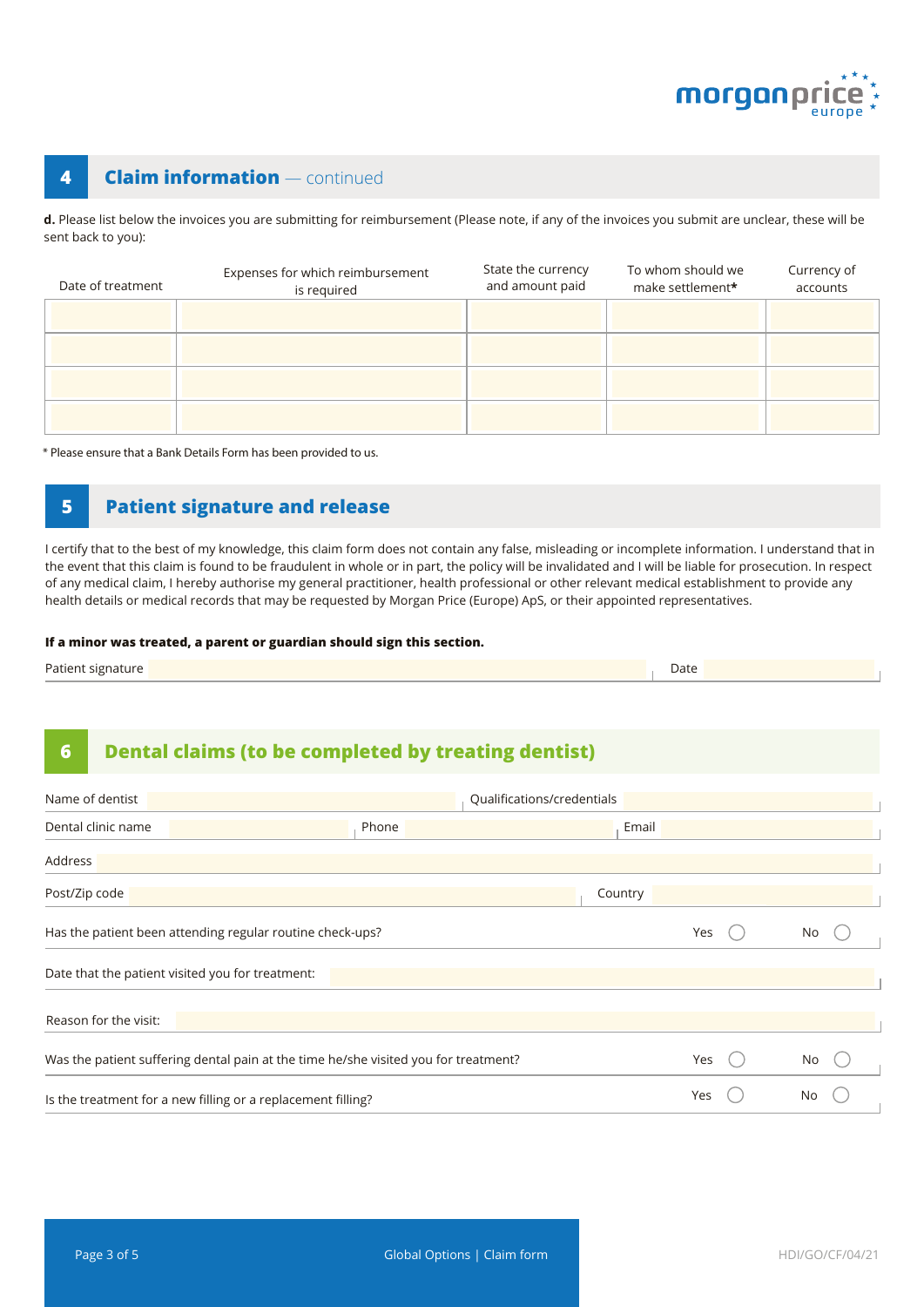

| <b>Dental claims (to be completed by treating dentist)</b> — continued<br>6                                                                  |                            |      |           |  |
|----------------------------------------------------------------------------------------------------------------------------------------------|----------------------------|------|-----------|--|
| In your opinion, has the patient maintained good dental hygiene?<br>If no, please provide details below:                                     |                            | Yes  | No        |  |
|                                                                                                                                              |                            |      |           |  |
| Date of the patient's last check-up:                                                                                                         |                            |      |           |  |
| Reason for check-up:                                                                                                                         |                            |      |           |  |
|                                                                                                                                              |                            |      |           |  |
| <b>Dentist signature</b>                                                                                                                     |                            | Date |           |  |
| This section must either be typed or completed in BLOCK CAPITALS.<br><b>Medical information (to be completed by treating physician)</b><br>7 |                            |      |           |  |
| Name of doctor/specialist                                                                                                                    | Qualifications/credentials |      |           |  |
| License Number                                                                                                                               | Governing Body             |      |           |  |
| Hospital/clinic name<br>Phone                                                                                                                | Email                      |      |           |  |
|                                                                                                                                              |                            |      |           |  |
| Address                                                                                                                                      |                            |      |           |  |
| Post/Zip code                                                                                                                                | Country                    |      |           |  |
| Indicate type of treatment received                                                                                                          | Elective                   |      | Emergency |  |
| ICD code:                                                                                                                                    |                            |      |           |  |
| Please provide full details of the medical condition requiring treatment and the treatment given.                                            |                            |      |           |  |
|                                                                                                                                              |                            |      |           |  |
|                                                                                                                                              |                            |      |           |  |
|                                                                                                                                              |                            |      |           |  |
|                                                                                                                                              |                            |      |           |  |
| Was this their first visit to you? If yes, were they referred to you? If yes, please provide details of the person referring them.           |                            |      |           |  |
|                                                                                                                                              |                            |      |           |  |
| On what date did the patient first present these symptoms to you?                                                                            |                            |      |           |  |
| Prior to consulting you, when did the patient first notice signs or<br>symptoms of this medical condition?                                   |                            |      |           |  |